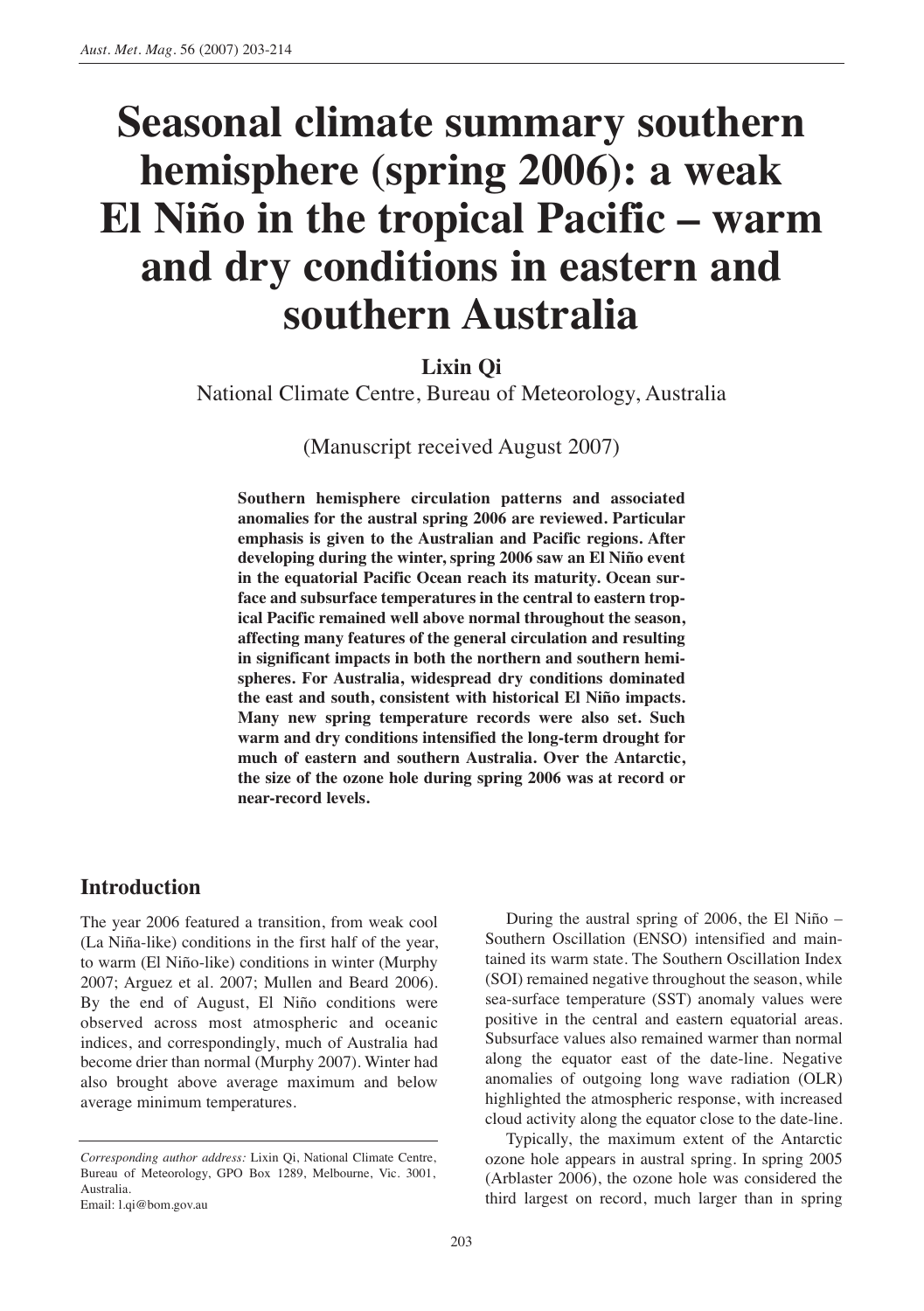2003. For 2006, the Antarctic ozone hole was the largest on record.

This summary reviews the southern hemisphere and equatorial climate patterns for spring 2006, with particular attention given to the Australasian and Pacific regions. The main sources of information for this report are analyses prepared by the Bureau of Meteorology's National Climate Centre, the Bureau's *Monthly Significant Weather Summaries*, the Bureau of Meteorology Research Centre (BMRC), and the *Climate Diagnostics Bulletin* (Climate Prediction Center, Washington).

# **Pacific Basin climate indices**

#### **The Troup South Oscillation Index**

The SOI is calculated from the standardised difference between the mean sea-level pressure (MSLP) between Tahiti and Darwin. Figure 1 shows the SOI values from January 2002 to November 2006, together with a five-month weighted moving average. The means and standard deviations used in Fig. 1 are based on the period 1933-1992.

The low SOI values in winter and spring 2006 reflected a sustained warming of the central and eastern tropical Pacific Ocean. The notable negative SOI values in June  $(-5.5)$ , July  $(-8.9)$ , August  $(-15.9)$ , and seasonal mean (−10.1) in winter 2006 (Murphy 2007) were followed by −5.1, −15.3 and −1.4 for September, October and November, respectively, with a resulting seasonal average of −7.3. The negative SOIs were largely the result of above average MSLP at Darwin, while MSLP at Tahiti fluctuated around the average in the first two months. For September, October and November, the MSLP anomalies at Darwin were 1.4, 2.3 and 1.1 hPa, respectively; at Tahiti, the anomalies were 0.3, −0.4 and 1.1 hPa, respectively.

The low SOI values were supported by the Multivariate ENSO Index (MEI) (Wolter and Timlin 1998). The MEI is derived from six atmospheric and oceanic indicators over the tropical Pacific: sea-level pressure, zonal and meridional components of the surface wind, sea-surface temperature, surface air temperature, and total cloudiness fraction of the sky. Positive MEI values of above 0.8 are generally observed during warm ENSO phases (El Niño). The MEI values for August/September, September/ October and October/November 2006 were 0.892, 1.027 and 1.293, respectively.

In September, an El Niño event was declared by a number of National Meteorological and Hydrological Services. The El Niño event was the dominant cause of the severe drought experienced throughout southeast Australia in 2006.

**Fig. 1 Southern Oscillation Index, from January 2002 to November 2006. Means and standard deviations used in the computation of the SOI are based on the period 1933-1992.**



**Fig. 2 Standardised anomaly of monthly outgoing long wave radiation averaged over the area 5°S to 5°N and 160°E to 160°W, from January 2002 to November 2006. Negative (positive) anomalies indicate enhanced (reduced) convection and rainfall in the area. Anomalies are based on the 1979-1995 base period. After CPC (2006).**



#### **Outgoing long wave radiation (OLR)**

Figure 2 displays OLR data from the Climate Prediction Center (CPC, Washington), showing the standardised monthly anomaly from January 2002 to November 2006, together with a three-month moving average. The data are a measure of long wave radiation emitted from an equatorial region centred about the date-line (5°S to 5°N and 160°E to 160°W). Tropical deep convection in this region is particularly sensitive to changes in the phase of the Southern Oscillation. During the warm phase (El Niño) of ENSO, convection is generally more prevalent, resulting in a reduction in OLR. This reduction is due to the lower effective black-body temperature and is associated with increased high cloud and deep convection. The reverse applies in cold (La Niña) events, with less convection expected in the vicinity of the date-line.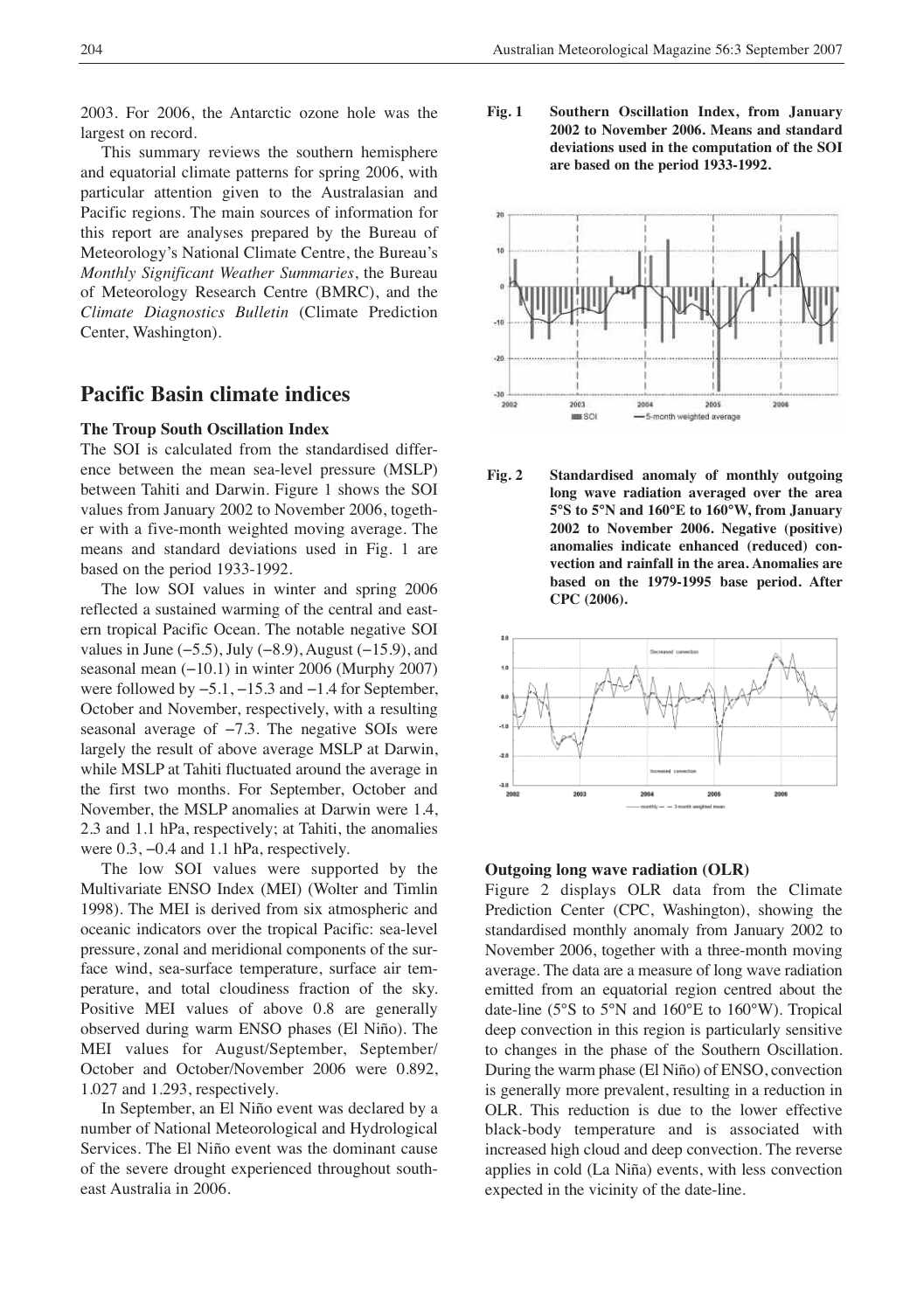The El Niño event in spring 2006 was accompanied by negative OLR anomalies (increased convective activity) along the equator near the date-line. Peak anomaly values were around −0.8 standard deviations. During the individual months of spring 2006, the OLR anomalies for the region were −0.2, −0.8 and −0.2, respectively. By the end of spring, the OLR was clearly showing a rising trend. Normally during a strong El Niño event, there are significant sustained negative OLR values; for example, the OLR values for individual months of spring 2002 were −1.8, −1.3 and −1.4, respectively. The relatively weak negative values in spring 2006 suggest that the 2006 El Niño event was at a weak to moderate level.

## **Oceanic patterns**

#### **Sea-surface temperatures**

Figure 3 shows spring 2006 sea-surface temperature (SST) anomalies. These have been obtained from the NOAA Optimum Interpolation analyses (Reynolds et al. 2002). Positive anomalies are shown in pink and red shades, while negative anomalies are shown in blue shades. The contour interval is 0.5°C.

Winter sea-surface temperatures were slightly above average in the central and eastern tropical Pacific (Murphy 2007), but underwent a rapid increase towards the end of the season and into the spring. As a result, the spring SST pattern featured warmer than average temperatures across the central and eastern Pacific, with positive anomalies along the equator from the date-line to South America. NINO 4 (5°S-5°N, 160°E-150°W), NINO 3.4 (5°S-5°N, 170°W-120°W), NINO 3 (5°S-5°N, 150°W-90°W) and NINO1+2 (0°-10°S, 80°W-90°W) were all positive (Table 1). At least two regions (around the date-line

| Table 1. SST anomalies in NINO regions during spring |
|------------------------------------------------------|
| 2006. The base period to calculate the anom-         |
| alies is from 1971 to 2000.                          |

|                                                    | $NINO 1+2 NINO 3 NINO 4 NINO 34$ |                      |                      |                      |
|----------------------------------------------------|----------------------------------|----------------------|----------------------|----------------------|
| September 2006<br>October<br>2006<br>November 2006 | 0.94<br>1.31<br>1.04             | 0.91<br>1.07<br>1.12 | 0.92<br>1.03<br>1 26 | 0.70<br>0.88<br>1 21 |

and in the eastern Pacific) contained maximum anomaly values exceeding +1.5°C (Fig. 3). Apart from NINO 3.4 in September 2006, all NINO SST values exceeded +0.8 throughout the season (Table 1).

In the Indian Ocean, the Indian Ocean Dipole strengthened further from its winter pattern, characterised by a significant cooling of SSTs southwest of Indonesia, and the development of warm SST anomalies in the western Indian Ocean. Coastal waters off the northwest of Western Australia were slightly warmer than average.

#### **Subsurface patterns**

Figure 4 shows the time evolution of anomalies in the depth of the 20°C isotherm along the equator from August 2001 to November 2006. The 20°C isotherm depth is generally close to the equatorial ocean thermocline, the region of greatest temperature gradient with depth and the boundary between the warm near-surface and cold deep-ocean waters. Positive anomalies correspond to the 20°C isotherm being deeper than average, and negative anomalies to it being shallower than average. Changes in the thermocline depth can be an indicator for subsequent changes at the surface.

#### **Fig. 3 Anomalies of sea-surface temperature for spring 2006 (°C). The contour interval is 0.5°C.**

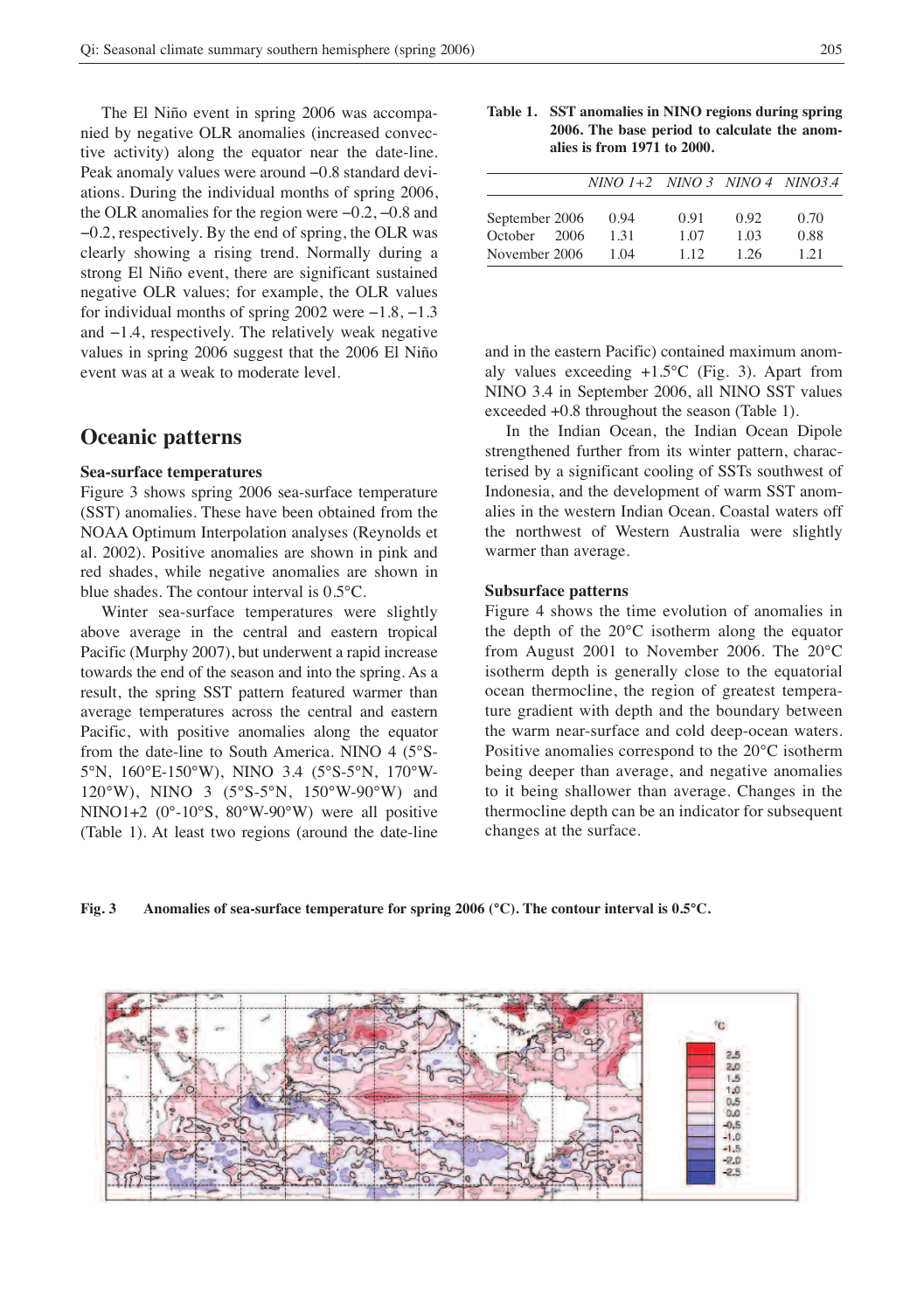**Fig. 4 Time-longitude section of the monthly anomalous depth of the 20°C isotherm at the equator from January 2001 to November 2006. The contour interval is 10 m.**



In the western Pacific basin, westerly wind bursts were observed at the surface during each individual spring month (not shown here). As a result of this significant weakening of the easterly Trade Winds, eastward-propagating oceanic Kelvin waves were generated, resulting in a maximum anomaly value for isotherm depth at around 120°W in November. Correspondingly, subsurface temperatures were close to or slightly lower than average in the western and central Pacific.

Figure 5 shows a cross-section of equatorial subsurface temperature anomalies from August to November 2006, down to 400 metres. Red shades indicate positive anomalies, and blue shades negative anomalies. Throughout the season, positive anomalies were present in the central and eastern Pacific to a depth of approximately 200 m, peaking in November around 135°W, with a maximum anomaly of 4°C. West of the dateline, negative anomalies around the depth of 150 m were more intense in September and November than in October. Compared with August, the maximum areas of positive anomalies in spring were closer to the surface, and the intensity in November was significantly stronger than that in August.

**Fig. 5 Four-month August to November 2006 sequence of vertical temperature anomalies at the equator for the Pacific Ocean. The contour interval is 0.5°C.**



The subsurface anomalies throughout the equatorial Pacific were generally within the range −3°C to +4°C. The area covered by +4°C was bigger than that which occurred during spring 2004, a neutral year with neutral to weakly warm subsurface conditions (Watkins 2005). Considering the peak of the El Niño event in 1997-98 saw subsurface anomalies reach in excess of +8°C, spring 2006 can be classified as weakly warm in the subsurface.

By September it was clear that the warm SST anomalies would be sustained, and hence an El Niño event was declared by a number of National Meteorological and Hydrological Services.

### **Atmospheric patterns**

#### **Surface analyses**

The spring 2006 MSLP field, calculated from the Bureau of Meteorology's Global Assimilation and Prediction (GASP) model, is shown in Fig. 6, with the associated anomaly pattern in Fig. 7. These anomalies are the difference from a 1979-2000 climatology, obtained from the National Centers for Environmental Prediction (NCEP) II Reanalysis data (Kanamitsu et al. 2002). The MSLP analysis has been computed using data from the 0000 UTC daily analyses of the GASP model. The MSLP anomaly field is not shown over areas of elevated topography (grey shading).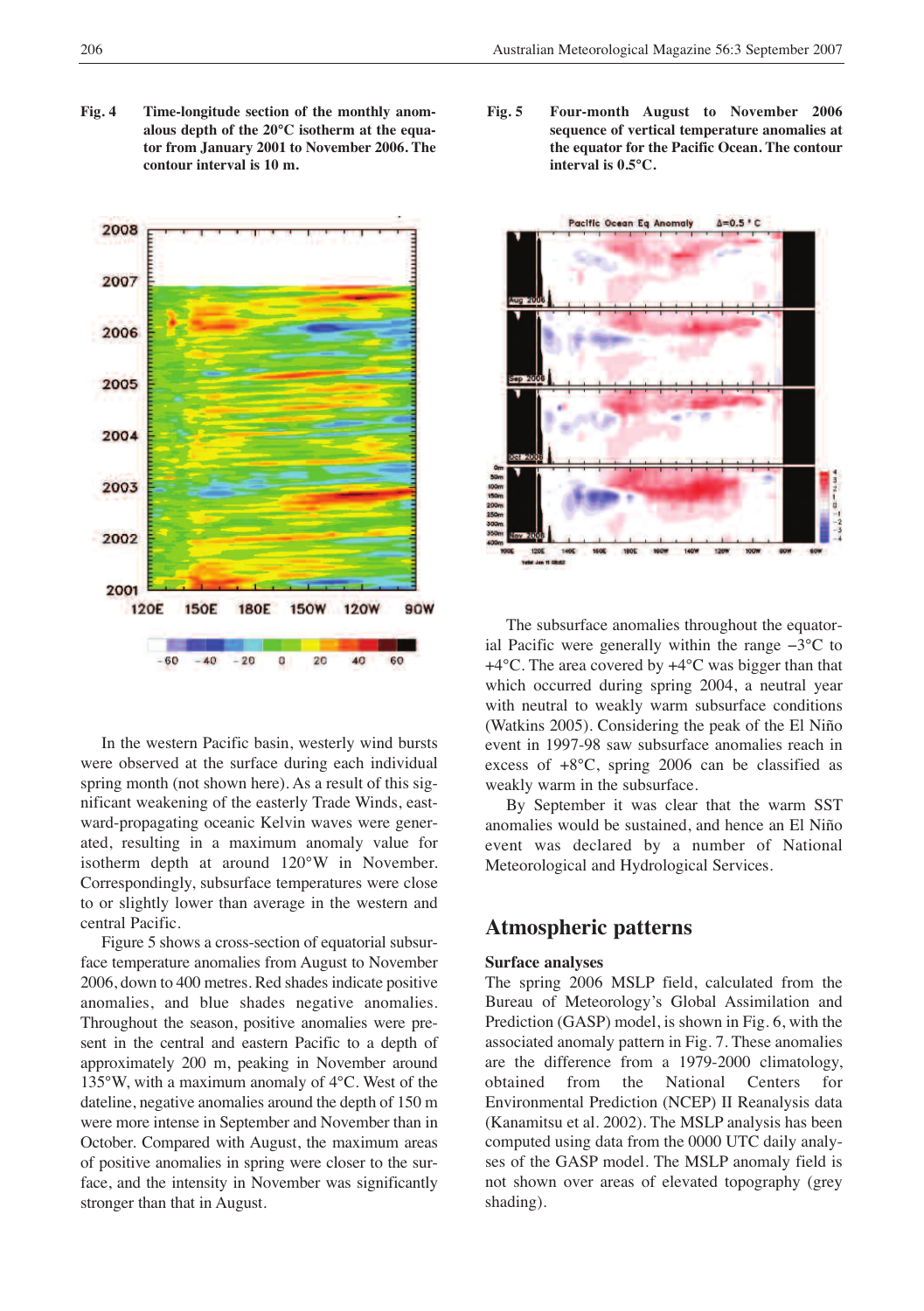

**Fig. 6 Spring 2006 mean sea-level pressure (hPa). The contour interval is 5 hPa.**

**Fig. 7 Spring 2006 mean sea-level pressure anomaly (hPa). The contour interval is 2.5 hPa.**



The spring MSLP pattern (Fig. 6) displays a zonal structure with weak wave-three characteristics around Antarctica. The Antarctic circumpolar trough showed three areas where the MSLP was below 980 hPa: 20°E, 70°E, and 180°E to 120°W. Over Australia, the subtropical ridge was located around 30°S. In the anomaly pattern (Fig. 7), high latitude negative anomalies were centred around 170°W  $(-6.2 hPa)$  and  $100°W (-3.7 hPa)$ , with another main feature being a positive anomaly (central pressure +5.28 hPa) around 110°E.

Most of the MSLP fields over Australia and New Zealand were slightly above average, with the anomalies peaking at +5.1 hPa near Mildura (Victoria). In the tropical Pacific, responding to the warm SST anomalies (Fig. 3), anomalies were mostly negative, but small in magnitude (minimum value: −2.2 hPa). During the 2002 El Niño event, values were as low as −3.9 hPa. This would again suggest that the 2006 El Niño was a relatively weak event.

#### **Mid-tropospheric and blocking analyses**

The 500 hPa geopotential height, an indicator of the steering of surface synoptic systems, is shown in Fig. 8, with associated anomalies in Fig. 9. The polar three-wave pattern on the MSLP field also can be seen in Fig. 8. Similarly to the surface, a minimum was located south of New Zealand at around 180°E, 60°S, with a minimum value of −87.6 gpm (Fig. 9), while to the north, over the southwest Indian Ocean. Australia and southern Pacific Ocean, the mid-level heights were above average with a maximum value of 62.8 gpm located off the coastline of South Australia.

The time-longitude section of the daily southern hemisphere Blocking Index (BI)\* is shown in Fig. 10, with the start of the season at the top of the diagram. This index is a measure of the strength of the zonal 500 hPa flow in the mid-latitudes (40°S to 50°S) relative to that at subtropical (25°S to 30°S) and high (55°S to 60°S) latitudes. Positive values of the BI are generally associated with a split in the mid-latitude westerly flow centred near 45°S and mid-latitude blocking activity.

Several strong blocking episodes were observed during spring 2006. Blocking was observed from 100°E to 90°W for the first week of September. The second event was centred on the date-line, and started in the first week of October, though was small in comparison with the initial event. Centred around 150°W, another small but strong blocking event occurred in the first week of November. Averaged over the whole season (Fig. 11), blocking was below average for most longitudes, with two notable exceptions where stronger than average blocking occurred; the regions from 90°E to 120°E and from 150°W to 90°W. The peak BI values were located around 140°W.

<sup>\*</sup>The Blocking Index is defined as BI =  $0.5$  [( $u_{25} + u_{30}$ ) – ( $u_{40} + 2u_{45}$ )  $+ u_{50}$ )  $+(u_{55} + u_{60})$ , where  $u_x$  is the westerly component of the 500 hPa wind at latitude *x*.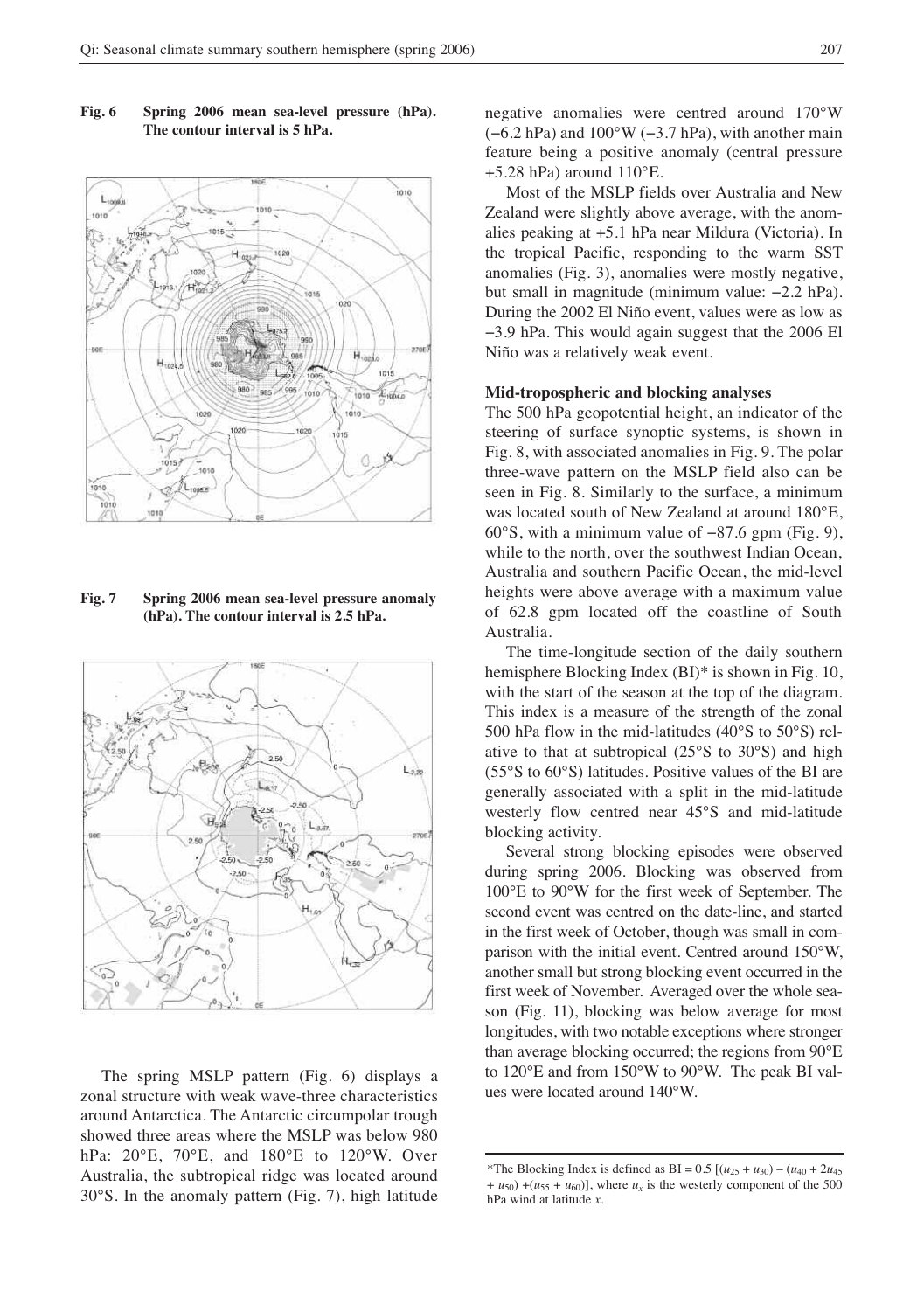



**Fig. 9 Spring 2006 500 hPa mean geopotential height anomaly (gpm). The contour interval is 30 gpm.**



#### **Winds**

The low-level (850 hPa) and upper-level (200 hPa) wind anomalies from the 22-year NCEP II climatology for spring 2006 are shown in Fig. 12 and Fig. 13, respectively. Isotach contours are at 5 m s−1 intervals, and the regions where the surface rises above 850 hPa are shaded grey in Fig. 13.

**Fig. 10 Spring 2006 daily blocking index (m s−1) timelongitude section. The horizontal axis measures degrees of longitude east of the Greenwich meridian. Day one is 1 September.**



**Fig. 11 Mean southern hemisphere blocking index (m s−1) for spring 2006 (solid line). The dashed line shows the corresponding long-term average. The horizontal axis shows degrees east of the Greenwich meridian.**



At the 850 hPa level, the wind anomalies generally reflected the MSLP anomalies (Fig. 7). Largest anomalies occurred in the eastern (4.62 m s−1) and western equatorial Pacific Ocean (5.25 m s<sup>-1</sup>). This pattern indicated a strong suppression of the trade winds, which assisted the development of positive SST anomalies across most of the tropical and equatorial Pacific (Fig. 3), leading to a fully coupled El Niño event.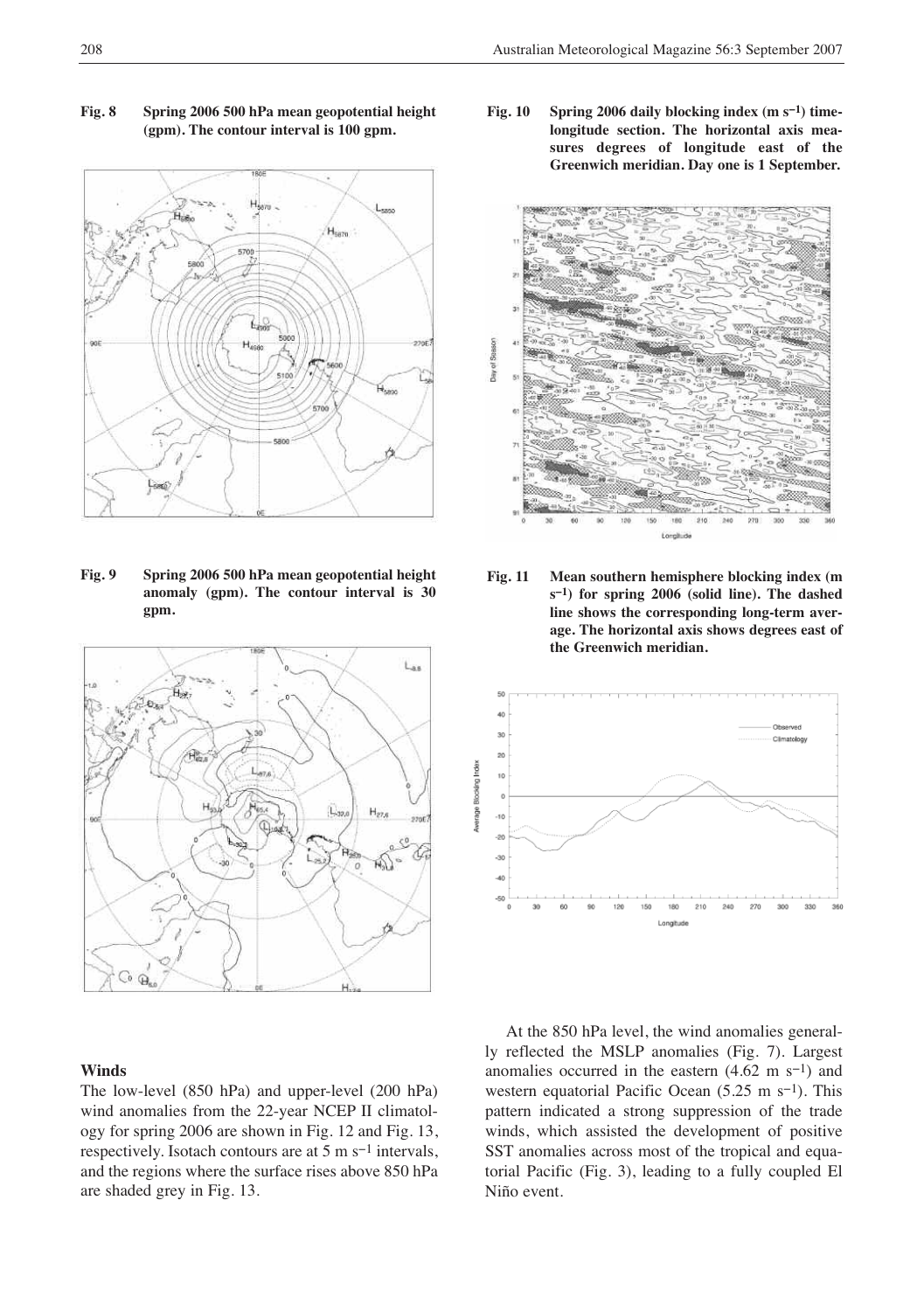**Fig. 12 Spring 2006 850 hPa vector wind anomalies (m s−1).**



**Fig. 13 Spring 2006 200 hPa vector wind anomalies (m s−1).**



The largest anomalies (6.27 m s−1) occurred over the northern Australian region. A cyclonic anomaly pattern south of New Zealand was prominent, and to a lesser extent the anticyclonic anomaly pattern over the Tasman Sea. Over most of the Indian Ocean, the low-level winds were near average, except for the southwest where the anomalies reached a maximum value of 3.17 m s−1.

At the 200 hPa level (Fig. 13), over the tropical

and central equatorial Pacific, both sides of the equator showed anticyclonic anomaly patterns, leading to the area being dominated by easterly anomalies with maximum values above 5 m s−1. Such a pattern is indicative of the breakdown of the Walker Circulation, and hence the development of an El Niño event. At higher latitudes, cyclonic patterns were dominant south of New Zealand and south of Madagascar.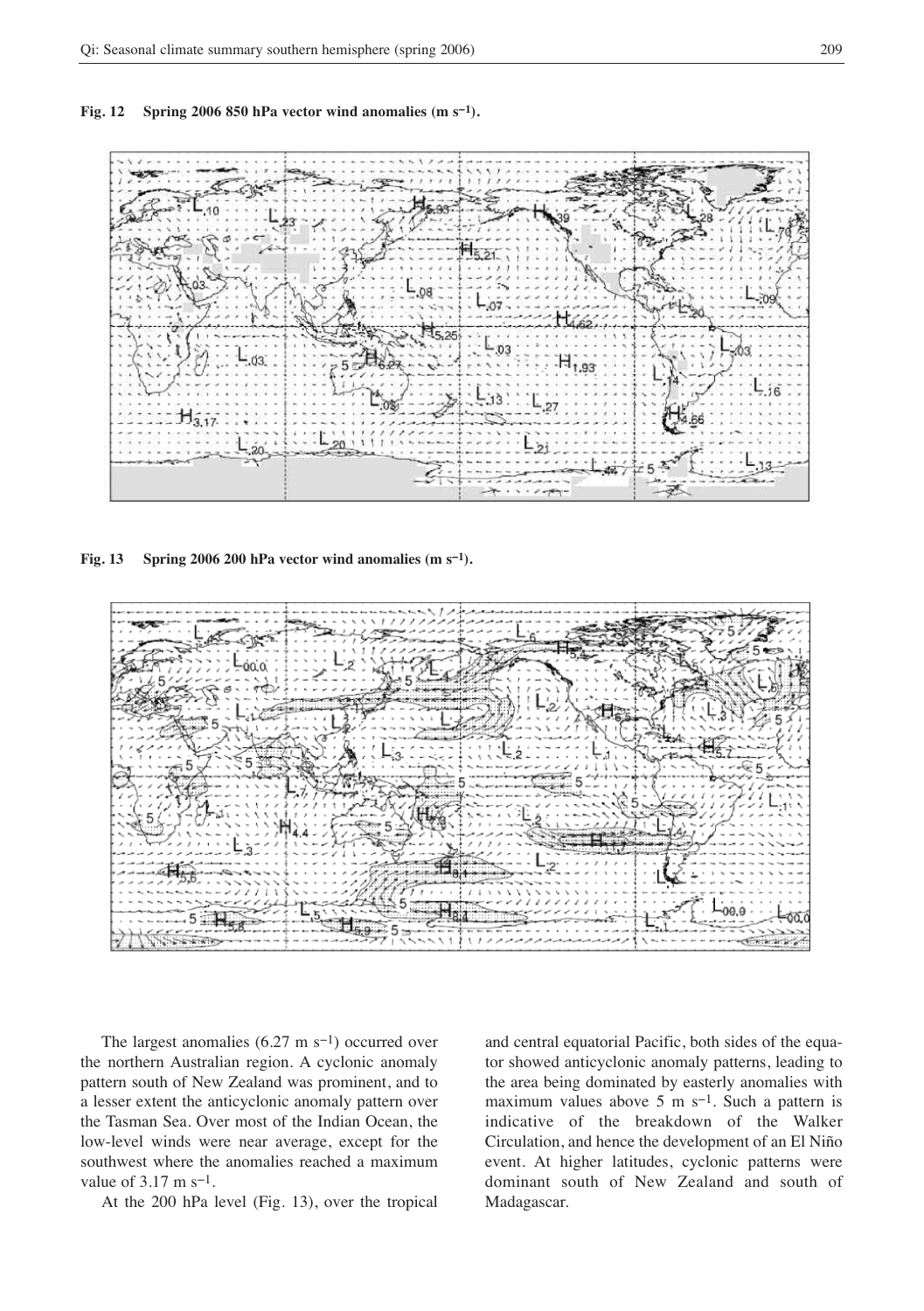#### **Ozone hole observations**

Typically, the austral spring is the time of the maximum extent of the Antarctic ozone hole, together with the lowest annual ozone levels. In the absence of sunlight, the wintertime polar vortex in the lower stratosphere cools to below –78°C, enabling polar stratospheric ice clouds to form. Chlorine and bromine compounds react in the ice clouds to produce chemical species that, when combined with the incoming UV radiation as the sunlight returns in spring, destroy ozone. As the stratosphere warms in spring (and hence ice clouds can no longer form) this process weakens. Ozone levels then return to near normal by early summer.

Spring ozone totals are shown in Fig. 14, taken from the Total Ozone Mapping Spectrometer (TOMS) and Ozone Monitoring Instrument (OMI) (http:// toms.gsfc.nasa.gov). Ozone values are given in Dobson Units and the ozone hole is typically taken as the region where values of total column ozone are less than 220 Dobson units.

The size of the south polar vortex was notably large in spring 2006. On 1 October, the vortex area at 70 hPa was 34 million km2, the largest such area observed for this date since vortex size records commenced in 1986. Minimum temperatures at 50 hPa in the vortex south of 50°S dropped to their lowest levels since records commenced in 1979. On 25 September, the ozone hole area, as measured by TOMS and OMI, reached a peak of 29.5 million km2, breaking the previous record of 29.4 million km2 observed in September 2000, whilst other instruments also showed record or near-record ozone hole size (WMO 2006). Observations from the Global Ozone

#### **Fig. 14 Total column ozone values from the Ozone Monitoring Instrument (OMI) for spring 2006 (Dobson Units).**



Monitoring Experiment (GOME) and the Scanning Imaging Absorption Spectrometer for Atmospheric Chartography (SCIAMACHY) suggest the ozone mass deficit reached a record high value of 40.8 megatonnes in early October.

The unusually large ozone hole area and the high ozone mass deficit were caused by the extremely cold temperatures in the Antarctic region coupled with an anomalously large polar vortex, resulting in abundant ozone-depleting substances in the stratosphere and thus severe ozone destruction.

Recent years have shown much variability in the size of the Antarctic ozone hole. In spring 2004 the ozone hole was relatively small (Watkins 2005), whereas in 2005 it was much larger (Arblaster 2006), before the record size observed in 2006. The interannual variation of the ozone hole is consistent with the existing level of ozone-depleting substances in the atmosphere (Arguez et al. 2007), despite some recent decrease in such substances resulting from the Montreal Protocol. The decrease of ozone-depleting substances is expected to take decades to show its effects. The ozone hole is not expected to commence shrinking until at least 2010, and may disappear by 2070 (Newman et al. 2006).

## **Australian region**

#### **Rainfall**

Figure 15 shows the spring rainfall totals for Australia, while Fig. 16 shows the spring rainfall deciles, where the deciles are calculated with respect to gridded rainfall data for all springs from 1900 to 2006.

The highest rainfall totals during spring 2006 were along the central New South Wales coast and the area south of Cairns in Queensland. However, in general the impacts of the positive MSLP anomalies (Fig. 7) and negative SOI (Fig. 1) on rainfall were clearly evident, with spring rainfall below to very much below average across most of the eastern half of the country. Lowest on record totals were observed over parts of Victoria, New South Wales, Northern Territory and South Australia. A broad region across Northern Territory, Queensland, New South Wales and South Australia recorded below to very much below average rainfall. In sharp contrast, central and northwest Western Australia experienced above to very much above average rainfall. The area to the southeast of Port Hedland recorded their highest spring totals on record.

In terms of the monthly outcomes, September rainfall was below to very much below average across much of the country away from the east coast except for the northwest of Western Australia. In October the very dry conditions extended from South Australia to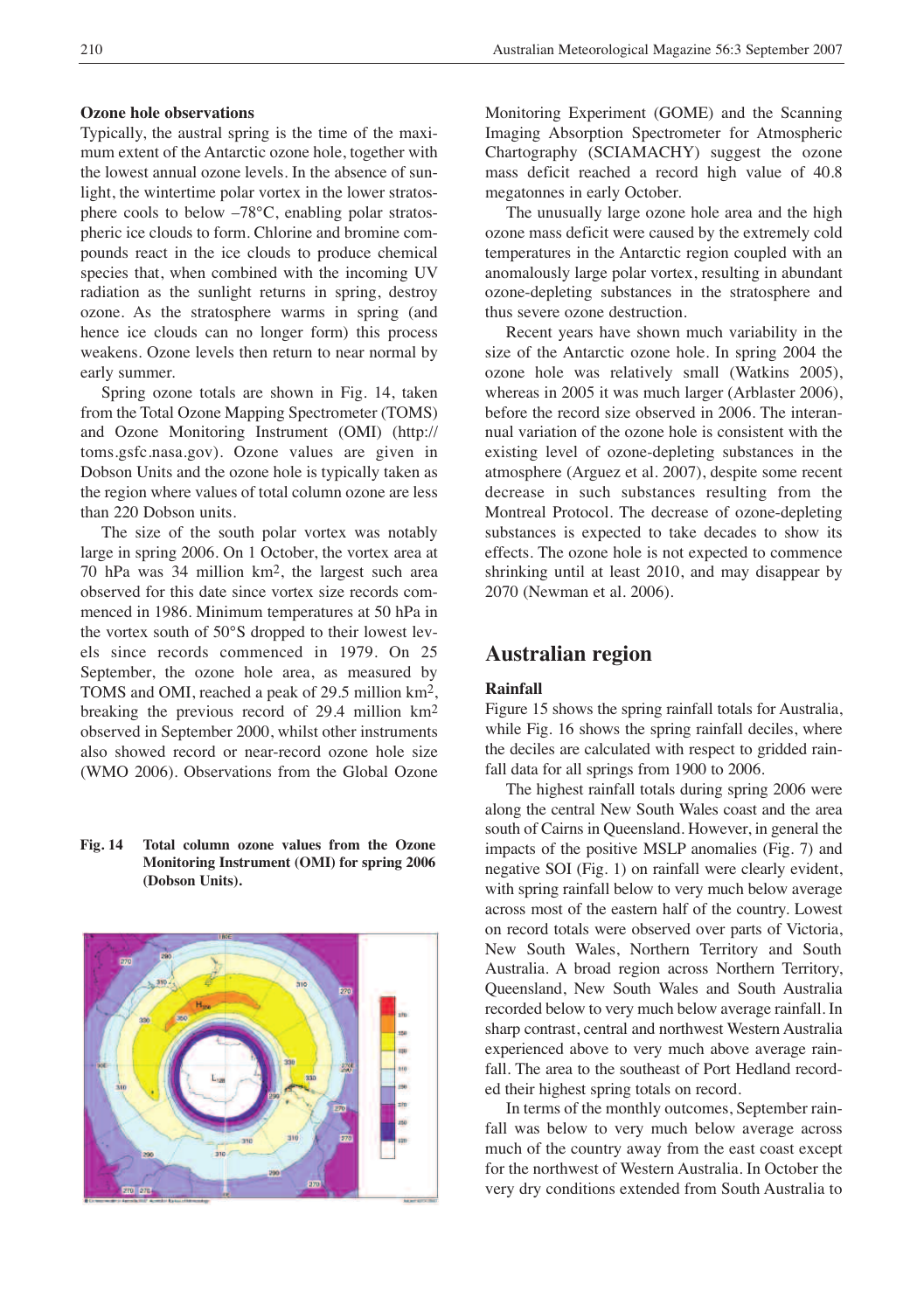Victoria, New South Wales, Queensland and northern Tasmania, with many areas with lowest on record monthly rainfall across the east and south. November rainfall was relatively close to the average.

In area-averaged terms, rainfalls are ranked from the lowest to highest in Table 2. Spring 2006 was nationally ranked 16th driest out of 107 years (1900 to 2006) of record. Victoria and South Australia experienced their third lowest spring rainfall on record, while heavy rains in central and northwest Western Australia contributed to a statewide average in Western Australia which ranked 91 of 107, the highest since 2001.

During El Niño events, most areas of southern and eastern Australia expect below-average rainfall. As in spring 2002, the rainfall pattern in spring 2006 was consistent with typical El Niño impacts upon Australia. The low rainfalls during spring 2006 further compounded the long-term drought in southern and eastern Australia, which in many areas had seen little recovery from severe El Niño-related dry conditions of 2002-03 and in some locations 1997-98.

Over the last 50 years, there has been a substantial decline in rainfall over much of southern and eastern Australia, with offsetting increases in the northwest (Bureau of Meteorology 2007). Many other countries also have had severe dry conditions, and the area affected by severe drought increased from approximately 10%-15% of the world's land area in the 1970s to 30% in 2002 (Arguez et al. 2007). Zhang et al. (2007) examined human-induced impacts on global precipitation, suggesting that there has been a detectable anthropogenic influence on rainfall in the northern hemisphere and parts of the southern hemisphere. Further investigation is needed in order to identify the possible regional impacts in Australia.

#### **Temperatures**

Figures 17 and 18 show the mean Australian maximum and minimum temperature anomalies for spring 2006. The anomalies have been calculated with respect to the standard 1961-1990 reference period. A high-quality subset of the network is used to calculate the spatial averages and rankings shown in Tables 3 and 4, using data from 1950 to the present. All ranking of spring 2006 temperatures against the historical record is done in terms of this high-quality subset.

Seasonal maximum temperatures (Fig. 17) were above average across most of the country, the most notable exception being across northeast Queensland, small parts of the Northern Territory, northern Western Australia and the western coastline of Tasmania. In area-averaged terms (Table 3) spring 2006 was nationally the warmest on record, with a maximum temperature anomaly of +1.82°C with respect to the 1950 to **Fig. 15 Spring 2006 rainfall totals (mm) in Australia.**

25 mm  $10<sub>mm</sub>$ 2 mm r to 30

**Fig. 16 Spring 2006 rainfall forAustralia: decile range values based on grid-point values over the springs 1900 to 2006.**



2006 period. For individual States and Territories, Victoria, South Australia and Western Australia also experienced their warmest spring on record; New South Wales and Northern Territory reached their second highest and third highest, respectively, and Queensland and Tasmania also had positive anomalies. As in winter 2006 (Murphy 2007), maximum temperatures were generally above average in the south and below average in the north; however, the areas which were below average were much smaller in spring. The largest positive anomaly was recorded in the area north of Canberra, with anomaly values above +4°C, and the lowest in the Normanton (far north Queensland) area, with some values below -1°C. On 30 November, Australia's highest daily maximum temperature in spring 2006 (48.5°C) was recorded at Birdsville Airport in Queensland, which is also the highest temperature in 2006 and the second-highest November temperature on record for Australia.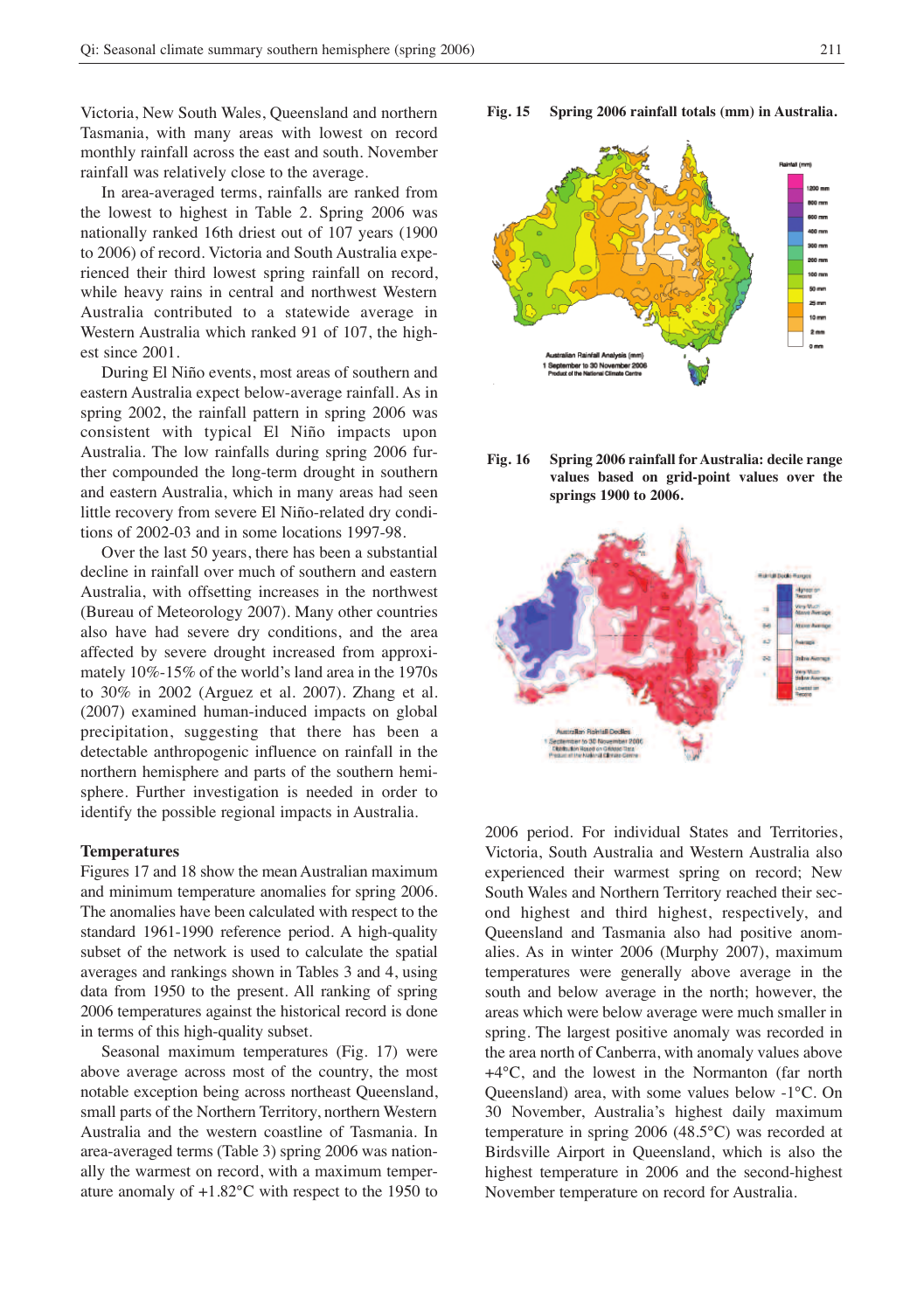|            | Highest seasonal<br>total (mm)             | Lowest seasonal<br>total (mm) | Highest 24-hour<br>fall (mm)             | Area-averaged<br>rainfall<br>$(AAR)$ (mm) | Rank of<br>$AAR*$ |
|------------|--------------------------------------------|-------------------------------|------------------------------------------|-------------------------------------------|-------------------|
| Australia  | 1378 at Bellenden Ker<br>Top Station (QLD) | Zero at several locations     | 295 at Trebonne Al,<br>3 September (QLD) | 43.6                                      | 16                |
| <b>WA</b>  | 223 at Huntly                              | Zero at several locations     | 83 at Sturt Creek,<br>27 October         | 56.7                                      | 91                |
| NT         | 264 at Middle Point                        | Zero at several locations     | 112 at Middle Point,<br>5 November       | 19.1                                      | 5                 |
| <b>SA</b>  | 128 at Woodhouse                           | Zero at several locations     | 33 at Leaward,<br>12 November            | 15.6                                      | 3                 |
| QLD        | 1378 at Bellenden<br>Ker Top Station       | Zero at several locations     | 295 at Trebonne Al,<br>3 September       | 37.5                                      | 10                |
| <b>NSW</b> | 515 at Smiths Lake                         | Zero at several locations     | 160 at Smiths Lake,<br>5 November        | 67.4                                      | 14                |
| <b>VIC</b> | 334 at Mt Baw Baw                          | 14 at Gama                    | 58 at Orbost,<br>9 September             | 72.5                                      | 3                 |
| <b>TAS</b> | 815 at Strathgordon                        | 51 at Bell Bay                | 42 at Mt Read,<br>24 September           | 225.7                                     | 17                |

**Table 2. Seasonal rainfall ranks and extremes on a national and State basis for spring 2006.**

\* The rank goes from 1 (lowest) to 107 (highest) and is calculated for the years 1900 to 2006 inclusive.

|  |  |  |  | Table 3. Seasonal maximum temperature ranks and extremes on a national and State basis for spring 2006. |  |  |
|--|--|--|--|---------------------------------------------------------------------------------------------------------|--|--|
|--|--|--|--|---------------------------------------------------------------------------------------------------------|--|--|

|            | Highest<br>seasonal<br>mean $(^{\circ}C)$ | Lowest<br>seasonal<br>mean $(^{\circ}C)$ | Highest<br>daily<br>recording $(^{\circ}C)$          | Lowest<br>daily<br>recording $(^{\circ}C)$             | Anomaly of<br>area-averaged<br>mean $(^{\circ}C)$ (AAM) | Rank of<br>$AAM^*$ |
|------------|-------------------------------------------|------------------------------------------|------------------------------------------------------|--------------------------------------------------------|---------------------------------------------------------|--------------------|
| Australia  | 39.7 at Fitzroy<br>Crossing (WA)          | 7.4 at Mt Read<br>(TAS)                  | 48.5 at Birdsville<br>Airport (QLD),<br>30 November  | $-3.0$ at Mt Hotham<br>(VIC), 15 November              | $+1.82$                                                 | 57                 |
| <b>WA</b>  | 39.7 at Fitzroy<br>Crossing               | 19.3 at North<br>Walpole                 | 22 November                                          | 46.4 at Emu Creek, 10.5 at Rocky Gully,<br>4 September | $+1.88$                                                 | 57                 |
| NT         | 38.4 at Bradshaw                          | 30.8 at Gove                             | 45.3 at Jervois,<br>30 November                      | 18.4 at Arltunga,<br>10 September                      | $+1.51$                                                 | 55                 |
| <b>SA</b>  | 33.1 at Oodnadatta                        | 16.6 at Mt Lofty                         | 47.3 at Oodnadatta<br>Airport,<br>29 November        | 6.5 at Mt Lofty,<br>6 & 24 September                   | $+2.67$                                                 | 57                 |
| QLD        | 37.1 at Century<br>Mine                   | $23.1$ at<br>Applethorpe                 | 48.5 at Birdsville<br>Airport,<br>30 November        | 11.4 at Applethorpe,<br>7 September                    | $+0.93$                                                 | 49                 |
| <b>NSW</b> | 31.5 at Mungindi                          | 10.1 at Thredbo<br>Top Station           | 44.3 at White Cliffs, -1.8 at Thredbo<br>28 November | Top Station,<br>15 November                            | $+2.95$                                                 | 56                 |
| <b>VIC</b> | 26.3 at Mildura                           |                                          | 9.6 at Mt Hotham 41.4 at Hopetoun,<br>21 November    | $-3.0$ at Mt Hotham,<br>15 November                    | $+2.31$                                                 | 57                 |
| <b>TAS</b> | 18.6 at Campania                          | 7.4 at Mt Read                           | 34.3 at Campania,<br>12 October                      | $-1.3$ at Mt Wellington,<br>15 November                | $+0.36$                                                 | 38                 |

\* The temperature ranks go from 1 (lowest) to 57 (highest) and are calculated for the years 1950 to 2006 inclusive.

Seasonal minimum temperatures (Fig. 18) were generally above average across most central latitudes of the country, where temperatures were between 1°C and 3°C above average. In contrast, much of Victoria, Tasmania, the central and northern areas of Queensland/Northern

Territory and northern Western Australia experienced temperatures between 1°C and 2°C below average, exceeding 2°C in a small area. Consistent with the maximum temperature, the minimum temperature for the country was the third highest positive anomaly on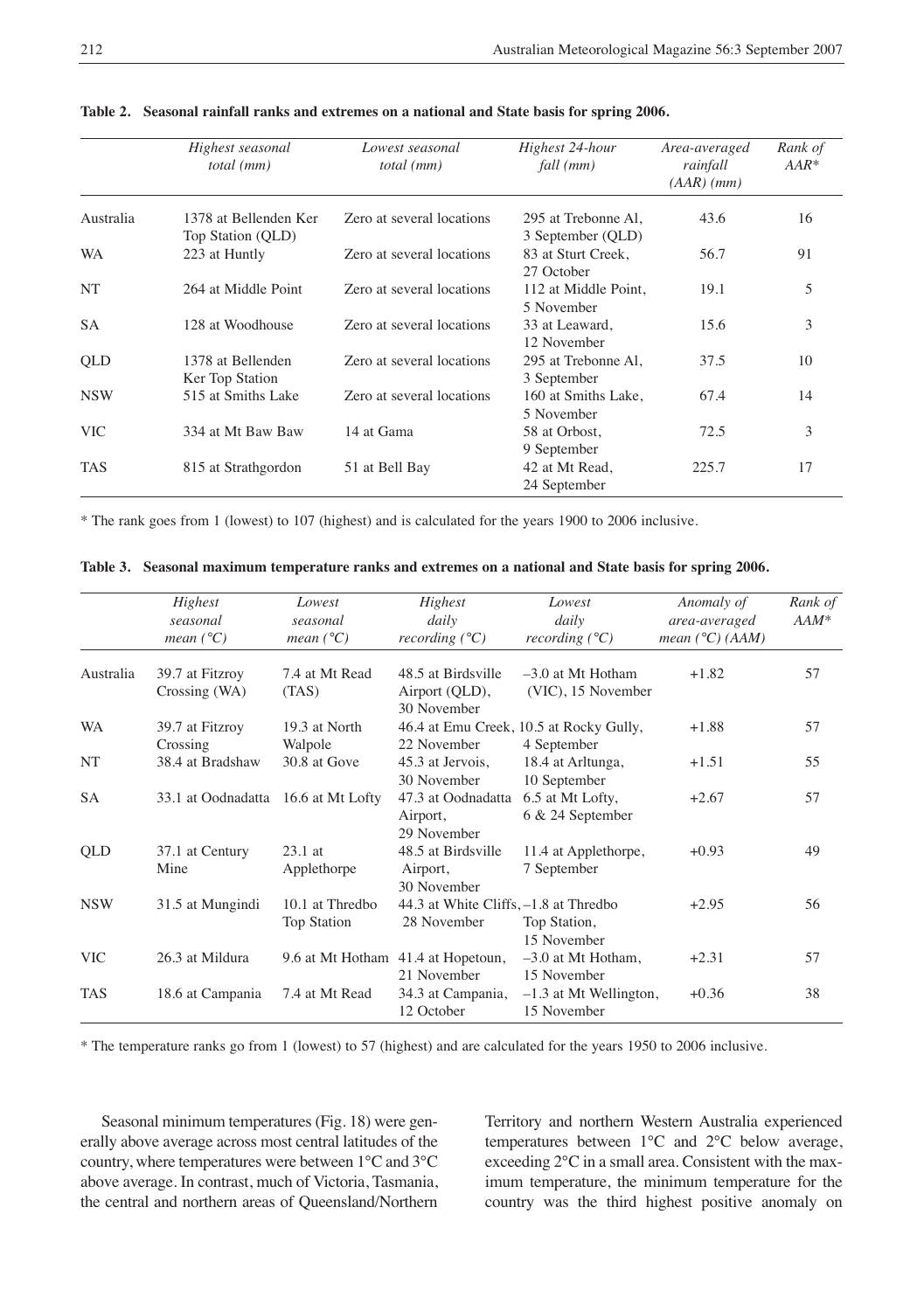



record (Table 4), with Western Australia recording its highest spring minimum temperature since records began with an anomaly of +1.70°C. On the contrary, Victoria and Tasmania were below average. The largest positive anomalies were recorded in central Western Australia and the western border between Northern Territory and South Australia, with values above 3°C, and were lowest in a small area around the northern border between Queensland and Northern Territory, with values around −2°C. On 29 October, Australia's lowest daily minimum temperature in spring 2006 (−12.0°C) was recorded at Charlotte Pass in New South Wales, an Australian record for October.



**Fig. 18 Spring 2006 minimum temperature anomalies for Australia based on a 1961-1990 mean (°C).**

As for spring 2002 (Watkins 2003), the spatial distributions of the maximum and minimum temperature anomalies were broadly consistent with typical El Niño impacts. However, compared with spring 2002, areas with anomalies above +2°C were more extensive in 2006. The area covered by positive anomalies in the minimum temperature field for spring 2006 was also much larger than that observed in 2002, in particular over central Western Australia and the western border between South Australia and Northern Territory, where maximum anomaly values were above +3°C.

In terms of the mean temperature (not shown),

|            | Highest<br>seasonal<br>mean $(^{\circ}C)$ | Lowest<br>seasonal<br>mean $(^{\circ}C)$ | Highest<br>daily<br>recording $(^{\circ}C)$                  | Lowest<br>daily<br>recording $(^{\circ}C)$ | Anomaly of<br>area-averaged<br>mean $(^{\circ}C)$ (AAM) | Rank of<br>$AAM^*$ |
|------------|-------------------------------------------|------------------------------------------|--------------------------------------------------------------|--------------------------------------------|---------------------------------------------------------|--------------------|
|            |                                           |                                          |                                                              |                                            |                                                         |                    |
| Australia  | 26.0 at Troughton                         | $-0.3$ at Mt                             | 32.6 at Thargomindah                                         | $-12.0$ at Charlotte                       | $+1.03$                                                 | 55                 |
|            | Island (NT)                               | Wellington (TAS)                         | (OLD), 28 November                                           | Pass (NSW),                                |                                                         |                    |
|            |                                           |                                          |                                                              | 29 October                                 |                                                         |                    |
| <b>WA</b>  | 26.0 at Troughton                         | 8.2 at Wandering                         | 32.1 at Telfer,                                              | $-2.2$ at Eyre,                            | $+1.70$                                                 | 57                 |
|            | Island                                    |                                          | 24 November                                                  | 14 September                               |                                                         |                    |
| NT         | 24.5 at Warruwi                           | 15.5 at Territory                        | 30.2 at Watarrka,                                            | 2.3 at Kulgera,                            | $+0.54$                                                 | 39                 |
|            |                                           | Grape Farm                               | 25 November                                                  | 10 September                               |                                                         |                    |
| <b>SA</b>  | 16.9 at Oodnadatta 6.4 at Keith           |                                          | 32.2 at Oodnadatta                                           | $-3.3$ at Keith.                           | $+1.52$                                                 | 56                 |
|            | Airport                                   |                                          | Airport, 30 November                                         | 21 October                                 |                                                         |                    |
| QLD        |                                           |                                          | 24.0 at Horn Island 9.2 at Applethorpe 32.6 at Thargomindah, | $-0.7$ at Stanthorpe,                      | $+0.54$                                                 | 43                 |
|            |                                           |                                          | 28 November                                                  | 9 September                                |                                                         |                    |
| <b>NSW</b> | 16.5 at Cape Byron 0.9 at Thredbo         |                                          | 30.4 at Tibooburra,                                          | $-12.0$ at Charlotte Pass,                 | $+0.79$                                                 | 47                 |
|            |                                           | <b>Top Station</b>                       | 28 November                                                  | 29 October                                 |                                                         |                    |
| <b>VIC</b> | 10.7 at Wilsons                           | 1.5 at Mt Hotham                         | 24.2 at Walpeup,                                             | $-9.2$ at Mt Hotham,                       | $-0.66$                                                 | 10                 |
|            | Promontory                                |                                          | 21 November                                                  | 25 September                               |                                                         |                    |
| <b>TAS</b> | 9.8 at Swan Island $-0.3$ at Mt           |                                          | 19.2 at Strahan,                                             | $-7.9$ at Liawenee,                        | $-0.41$                                                 | 20                 |
|            |                                           | Wellington                               | 12 October                                                   | 16 October                                 |                                                         |                    |

#### **Table 4. Seasonal minimum temperature ranks and extremes on a national and State basis for spring 2006.**

\* The temperature ranks go from 1 (lowest) to 57 (highest) and are calculated for the years 1950 to 2006 inclusive.